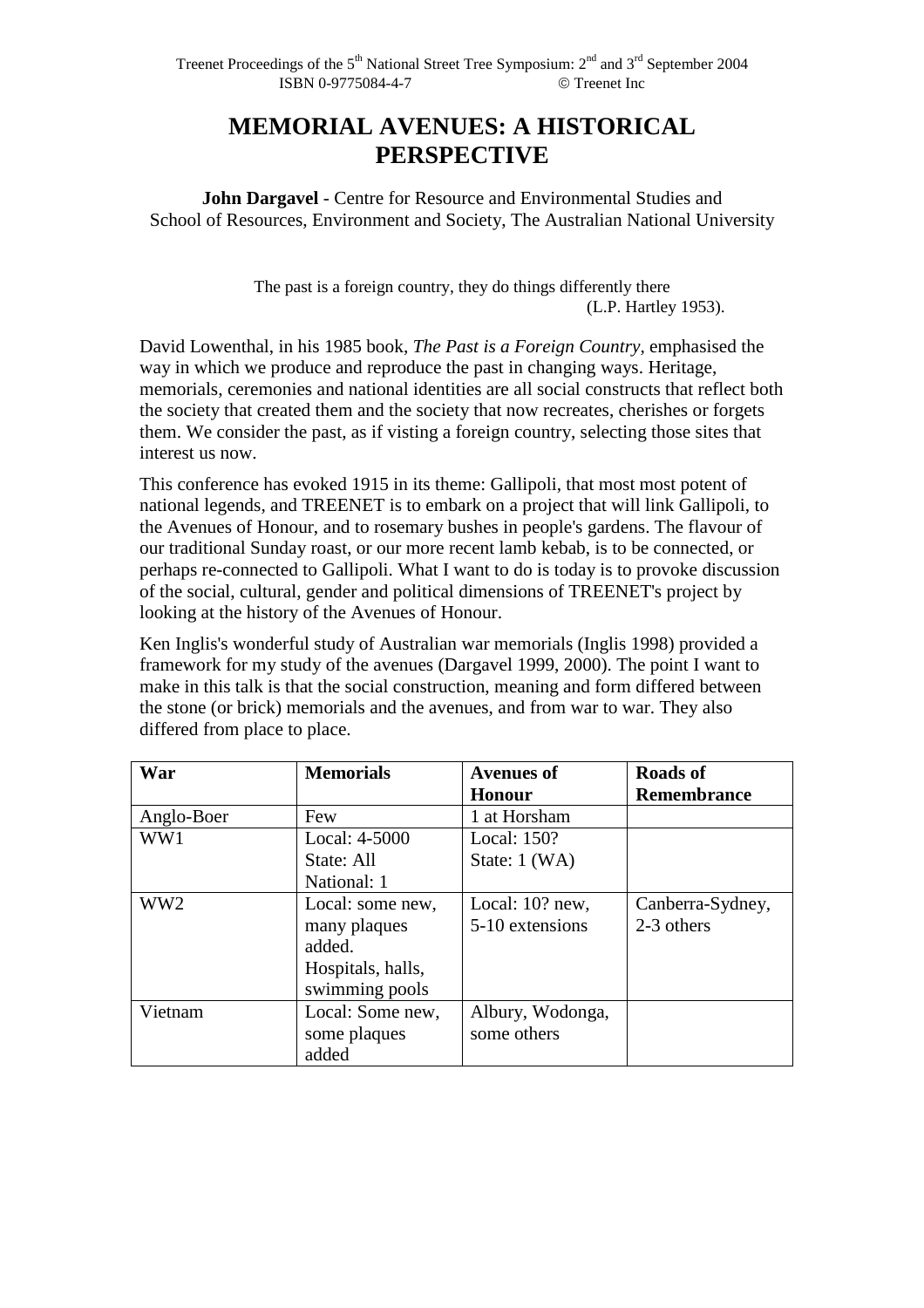## **ANGLO-BOER WAR**

The only avenue to the Anglo-Boer war was planted at Horsham in Western Victoria. It was sponsored by a local worthy as an encouragement in patriotism to local lads. However, he was premature in his planting as the war dragged unexpectedly on and the Australian triumphalist mood after the Relief of Mafeking turned sour as the terrible conditions in Kitchener's concentration camps became known.

# **WORLD WAR I**

We don't know how many Avenues of Honour were planted for World War I, although there were surveys in Victoria and Western Australia. All were local initiatives, except for the State-level planting in Kings Park in Perth. They fall into two categories: those planted before the war had ended and those planted after.

The largest avenue was planted at Ballarat by 500 young women, the 'Lucas Girls', from a local clothing factory. They planted one tree for the 3000 men, and a few nurses, who went to war. They were a patriotic group who strongly supported the war effort. Their planting has to be seen in the context of the intense social and political controversy over conscription. Notably, both referenda on conscription were narrowly defeated. Most of the other avenues were planted after the war with one tree for each man who had died. They were expressions of grief rather than patriotism.

Like the stone war memorials, the avenues were created by local committees and were not centrally organised. However, the avenues had a much more domestic and personal ambience and were often planted by women or children. This contrasts markedly with the stone memorials—and the later ANZAC Day ceremonials around the stone memorials—from which women were virtually excluded. The Avenues enhanced the town's amenity by creating a green entry, whereas the memorials took a central position.

# **WORLD WAR II**

It was a different society after World War II with different attitudes to war and to remembrance. The national identity wrapped in British patriotism had been badly shaken. America was more important, but there was little glory to be had from Hiroshima and Nagasaki. Women took a more prominent place and the forms thought fitting for remembrance were more allied with health and youth. Like the Avenues planted after World War I, hospitals, swimming pools and public halls all carried a message of future hope.

Some new memorials were erected, but adding names to the existing one was more common. A handful of new local avenues were planted and some extended. A more grandiose scheme was also started to plant a Remembrance Driveway from Canberra to Sydney. This originated from a central committee and took its inspiration from the American Garden Clubs. Rather than a continuous avenue of trees, stretches of avenues were to alternate with small reserves planted with a ornamental trees and shrubs. It lacked much local support and petered out, only partially completed.